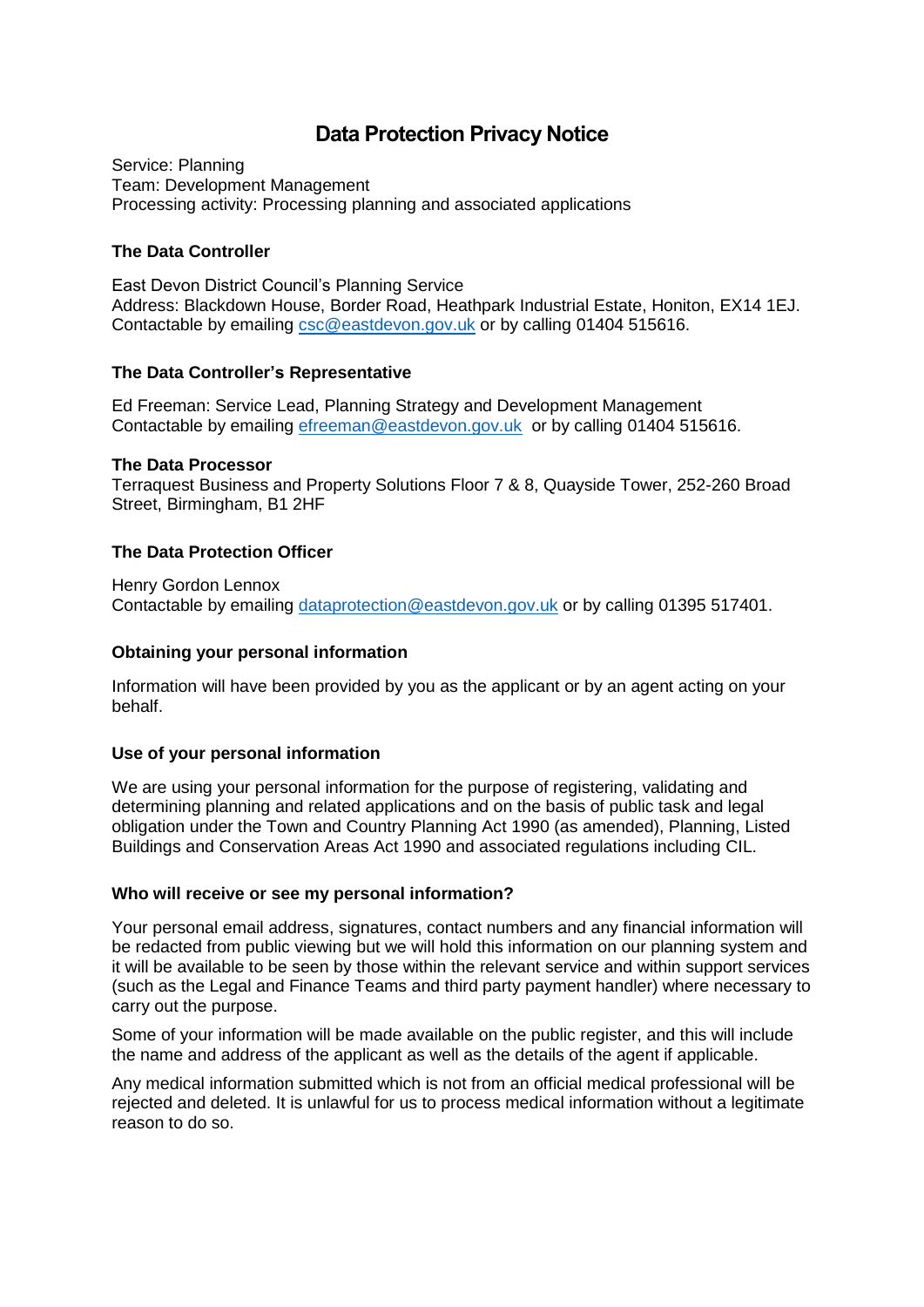Some of your personal information will be shared with statutory consultees including the Highways Agency, South West Water, Natural England, Building Control, Devon County Council etc. This is a statutory requirement under the Town and Country Planning Act 1990.

Your application will be checked by a third party data solutions company to assist with the validation process. Terraquest Business and Property Solutions will view application details, including your name, address and contact details to ensure that the application is valid and may contact you, through EDDC, to obtain additional information for validation purposes.

We may also share information with our corporate safety officer when our staff safety is viewed as being at risk. Information may also be shared with partner agencies during safeguarding investigations and for fraud identification and prevention.

Your personal information will be stored securely and will not be accessible to anyone else, including other services within the Council, unless detailed above.

### **Retention**

All your personal information will be held by us only for as long as is necessary and then in accordance with any legal requirements imposed upon us and the Council's retention schedule. For more information please go to our website to view our [Retention schedule](http://eastdevon.gov.uk/access-to-information/data-protection/document-retention-schedules/)

### **Transferring personal information outside of the EU**

Your personal information will not be transferred outside the EU or to any international organisations by the Council. It should be noted that the Council has no control over those accessing its online public registers nor what someone does with any information they obtain from them.

# **Your rights**

Whatever our use of your personal information you have the right of access to that personal information (this means confirmation that we are using your personal information, access to it as well as other detail) and the right to seek rectification if the information is inaccurate.

Because we are using your information on the basis of legal obligation and public task then you also have the following rights in respect of how we use your personal information;

Legal obligation – you have the right to restrict processing.

Public task – the right to object and right to restrict processing.

Also, if you object to our use of your personal information and there is no overriding legitimate interest for us to continue using it or we have used your personal information unlawfully or it is no longer necessary for us to have the personal information, the right to erasure is also available to you.

Details on each of these rights and to how you exercise can be found on our website in the [Your Rights](https://eastdevon.gov.uk/access-to-information/data-protection/data-protection-information/your-rights/) pages.

# **Complaints**

If you are dissatisfied with the way the Council has used your personal information then you may wish in the first instance to make a complaint to the Data Protection Officer. This can be done by;